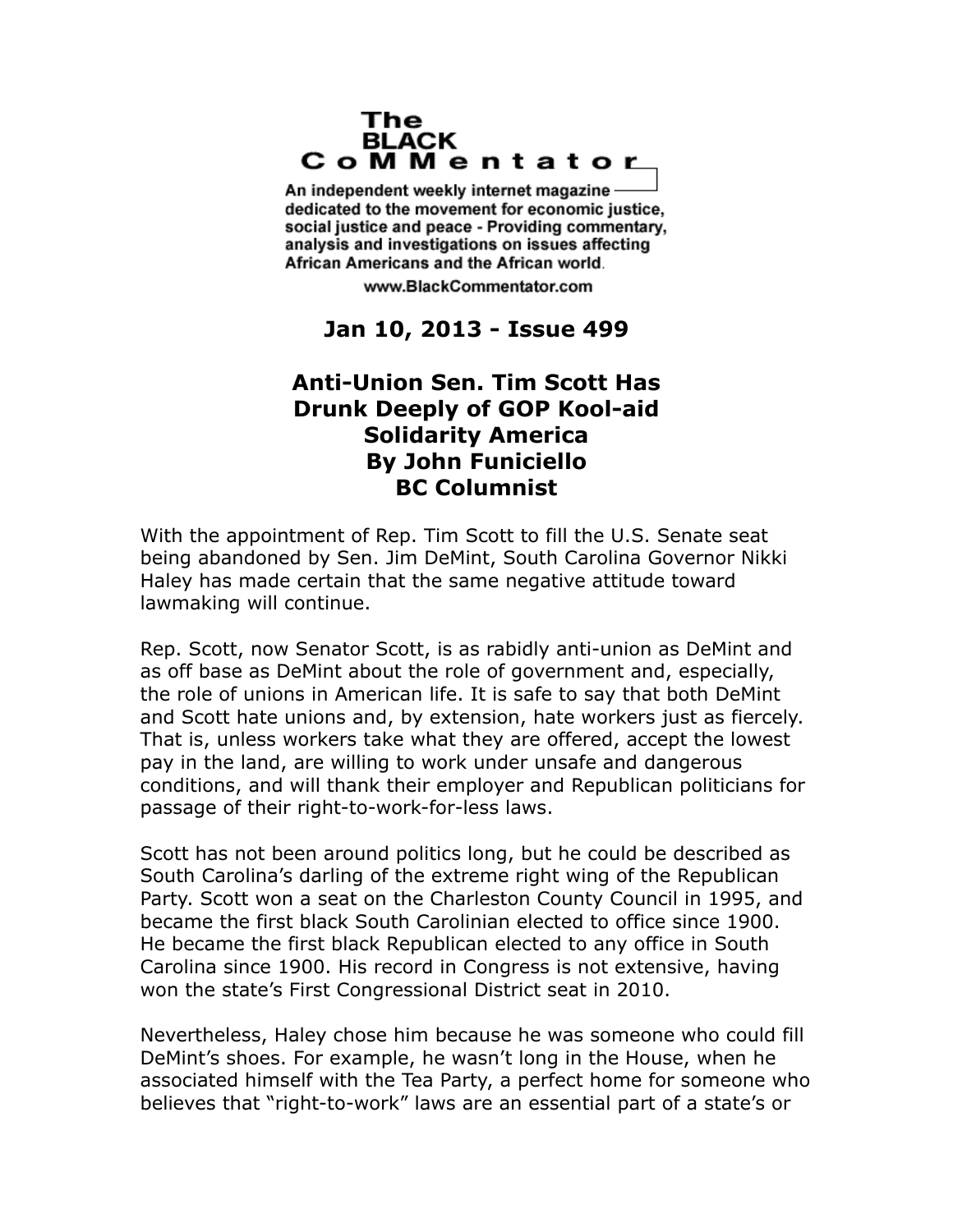region's economic development program. He and others believe that South Carolina would not have a Boeing plant were it not for the regressive anti-democratic law.

For workers and their unions, the so-called right-to-work laws are derided as "right-to-work-for-less" laws, and for good reason. It has been pointed out by economists and others that, in the states with such laws, the average worker is paid about \$1,500 less than workers in free union election states. Also, there are no known companies that have stated publicly that the reason they located a plant or business in one of the 24 states with "right-to-work" laws was the existence of a right-to-work-for-less law. "Right to work" laws allow workers, where there is a union, to refuse to join the union or pay a fee in place of dues, even though they receive all of the pay and benefits of a duespaying member. These workers are known as "free riders" or parasites by some trade unionists.

The Economic Policy Institute, a think tank that provides research and information aimed toward a fair economy for all Americans, pointed out in the past several weeks that, in Indiana, where a right-to-work law has been in effect for some time, there have been some sizable corporations that have moved out of the state, to states where there are no right-to-work-for-less laws.

Scott is not the first Republican to repeat the nonsense that passes for GOP policy on economic issues and he won't be the last, but is it possible that Scott can contribute any more to the public good than DeMint, who sees government as poison?

Rather, Scott was quoted in South Carolina's *Post and Courier* last spring, calling the right-to-work law part of "our strategic advantage… it is part of our DNA." These are fact-free opinions that have been expressed by Republicans across the country, especially those of the Tea Party stripe. And, those policies were soundly rejected by American voters in last November's election. That election, in which large numbers of minorities and young people engaged, soundly rejected the GOP line on most things (economic and environmental) and returned President Obama to the White House.

You'd never know that from the strident call for "austerity," by which is meant the cutting of any social programs first, including such things as food assistance for the growing number of families who find themselves in poverty, college tuition, day care, Medicaid, Medicare,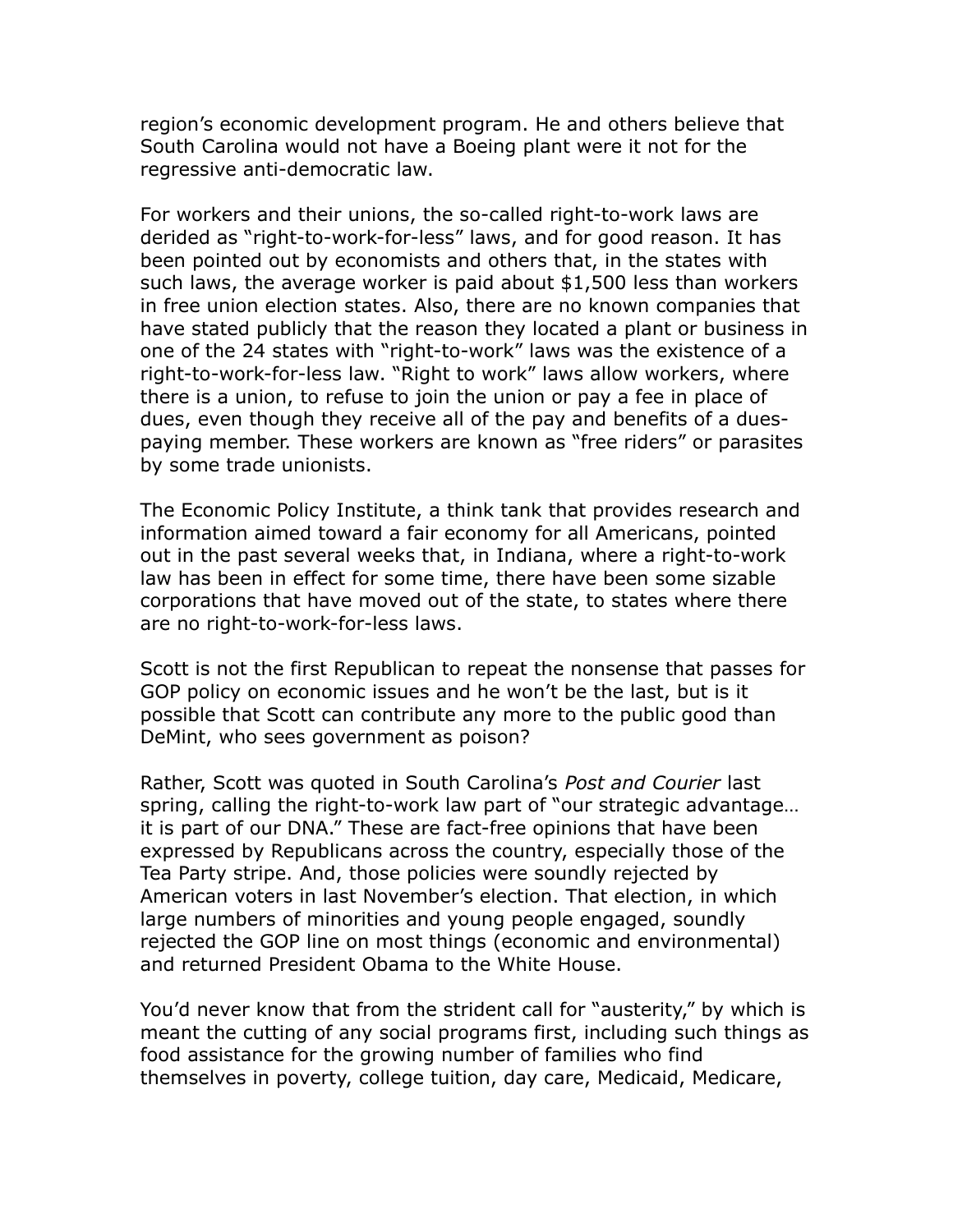and even Social Security which does not contribute a cent toward the nation's deficit, before asking the rich to pay their fair share of taxes.

Scott's position on that has been consistently that "we have a spending problem in America...not a revenue problem," and that means that he would protect the riches of the wealthiest 1 percent against the people's interest in surviving the potentially deadly downturn in the economy. The downturn is setting the stage for hunger and ill health, the likes of which we have not seen in the U.S. for a long time. His and his party's policies can only extend the disaster that the American economy has become into every part of the nation's life. In many ways, this time of great recession and continuous war is worse than the Great Depression, because one war (like World War II) will not take us out of the depths, but will see that we keep digging the hole deeper.

Like many GOP and Tea Party politicians before him, Scott likes to point to his hard scrabble upbringing by a single mother and he enjoys telling his audiences that his mother worked 16 hours a day to keep the family together. No doubt, he would be against an increase in the minimum wage, but, if the minimum wage had been a livable minimum wage, his mother might not have had to work the equivalent of two full time jobs to make ends meet. Did he ever ask his mother if she enjoyed having to work two-thirds of her life every day, rather than be at home raising her children? Probably not.

It calls to mind another GOP politician who was confronted by another single mother, who described working more than one job and the difficulty she found in raising her family. The politician was George W. Bush. He listened to the young mother, and then expressed wonder at the greatness of America, where a young woman would go out and work more than one job to make ends meet. He had no clue what the woman was talking about and that she was decrying her need to deprive her children of her presence by working so damned hard, not bragging about how much she had to work.

Such is the Republican Tea Party mind. There is no understanding of, let alone empathy for, the real lives of tens of millions of average Americans. Tea Partiers like Scott have been convinced by the millionaires and billionaires who stoke their political furnaces with money that taxing the rich will stifle the "job creators."

Most of the jobs created by such people are the jobs in the halls of power, where politicians do their bidding. They are not many jobs, but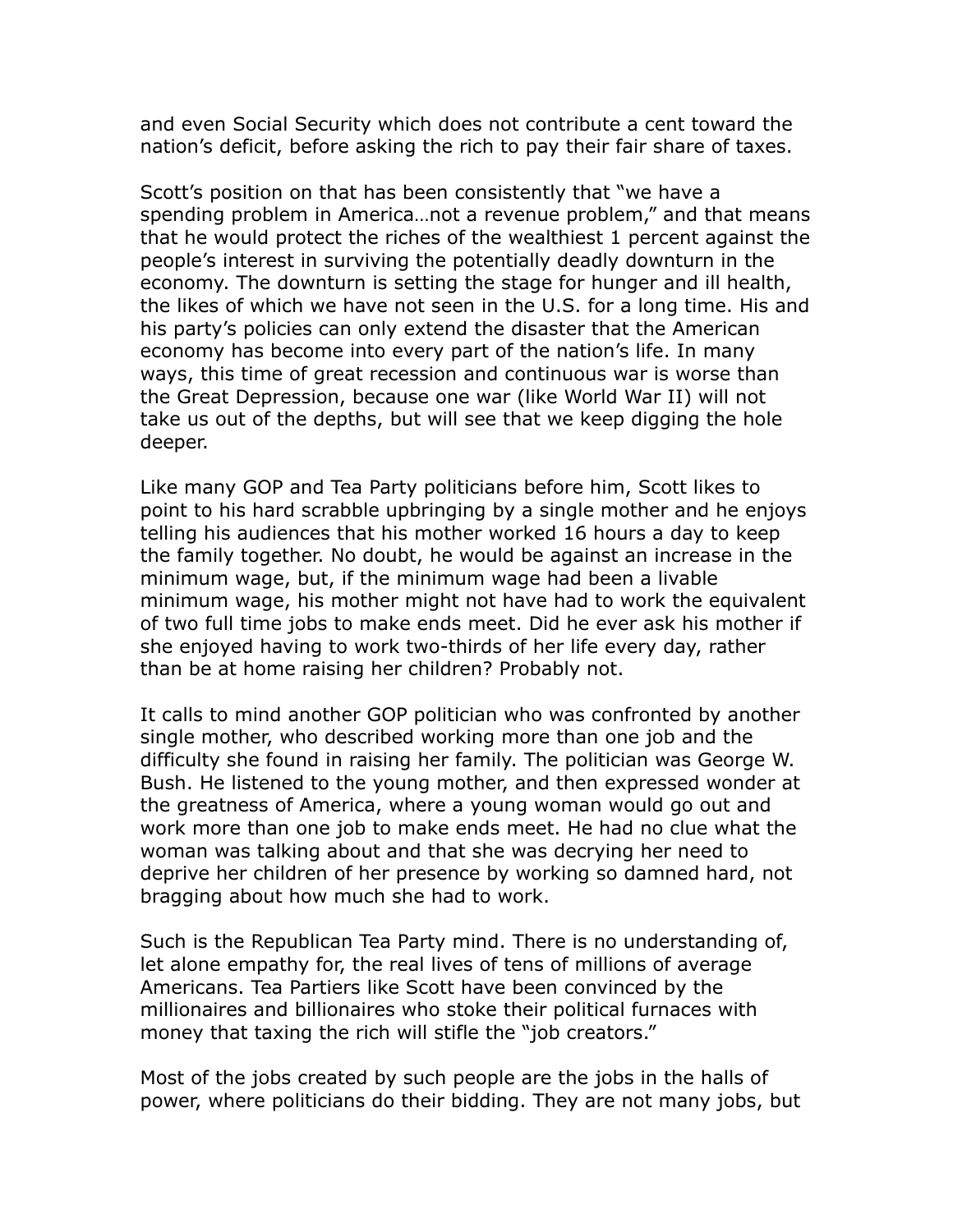they are the important ones, the jobs that will guarantee the flow of laws, state and federal, that protect the wealth and power of the 1 percent.

Little is said about one of the major economic crises, the lack of wellpaying jobs, jobs that will allow a family to live a decent life, not by the higher European or Japanese standard, but just by our own standard. It is a crisis and no one in power seems to be alarmed by it, neither major party, but the Republicans and the right wing are defiant in their refusal to address this problem head-on. A problem of such enormity is, indeed, frightening, but one would think that one of the parties would take on the burden of finding another model for a sustainable economy. Right now, it is becoming apparent to most people who think that what we have is not sustainable and changing that is a very scary prospect. No elected officials seem willing to get ahead of the pack on this.

So we have Tim Scott, South Carolina's contribution to the national debate on job creation, a faltering educational system, toxic air and water, dependence on fossil fuels (from domestic *or* foreign sources), a food system that is making us sick, national health care that is no system at all, and continuous war that is both making the U.S. a pariah nation among the other 200 nations and bankrupting us. You can be sure that he will fall into line with the others on the right-most fringe of American politics.

But it is his view on the rights of workers that is so indicative of his view of democracy, itself. The right-to-work-for-less laws of which he is so enamored are the antithesis of a democratic society. Workers in America have a string of rights and privileges that come with their Constitution and Bill of Rights, but they don't have any rights in the economic sphere and that's the way the wealthy and corporate class have always wanted it. A union contract is a legal document, binding on both the workers and their employer. It is negotiated and ratified by the rank-and-file workers. It gives them rights in the workplace. And that's why the 1 percent has fought unions and unionization of workers. They want a docile and tractable work force, and so-called "right to work" laws are part of the continuing effort to neutralize organized labor and to quash any hope of workers to gain their just rights.

Scott seems to be completely ignorant of the history of his state or his country, so how would he ever be able to suggest a way forward? In